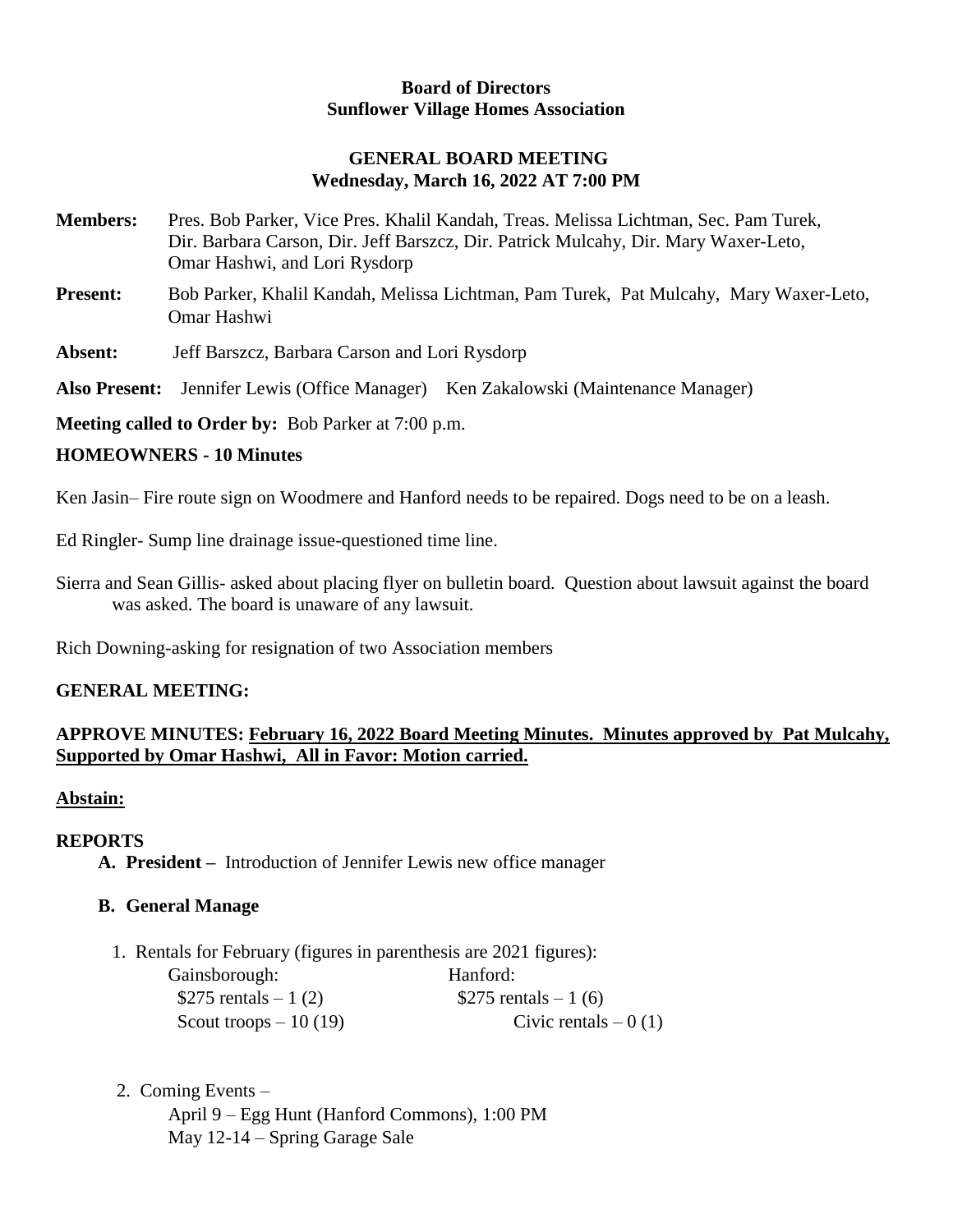May 28 – Pools Open at Noon

### 3. 2022 Dues

As of 3/16, 1,503 (90%) have paid their 2022 dues (compared to 1,022 (60.7%).

## 4. Payment Plans

We currently have 15 homeowners on a payment plan for their 2022 dues.

5. Renewal applications have been sent to all 2021 lifeguards. Lifeguards will be contacted within the next couple weeks.

# **C. Maintenance Manager**

# **Work Completed at Hanford Clubhouse:**

- **•** Walk through the clubhouse on Mondays to check for problems.
- Completed monthly preventive maintenance for March at both clubhouses.
- Pick up newsletters from Greko Printing.

• Pro Concrete Leveling came out on Friday the 11th, to look at the pool deck, unfortunately there was snow on the deck, and they will be back out the end of this week to give us a quote.

• Bratcher Electric is scheduled to replace the service panel in the pump room on Monday 28th 2022.

# **Work completed at Gainsborough Clubhouse:**

- Check the clubhouse on Mondays for problems.
- Shovel and salt walks after snowstorms.
- Met with Hydro Corp to re-inspect the backflow preventer installation.

Looked for a reported dead deer behind Gainsborough clubhouse. After locating the deer, took photos and reported it to the DNR, waiting for a response.

# **Hanford Fire Panel**

CintAs was out on March 11th to service our fire alarm panel, the tech tested all initiating and annunciating circuits, tested battery voltage, 120 supply voltage and monitoring circuit voltage.

He found the monitoring output voltage on the low side, which indicates the circuit board is failing. The fire panel would not clear the trouble indicator on the panel. Recommends we replace the panel. He will send a report.

I had Horton Plumbing come out and push a camera snake through the storm sewer in the commons behind Swanmere and it's full of tree roots. Waiting on a decision to have them jet the drain to remove the roots.

Talked with Bob about sign at Warren & Beck, Vivid is supposed to be out this week to correct issues.

I've called many concrete/leveling companies: